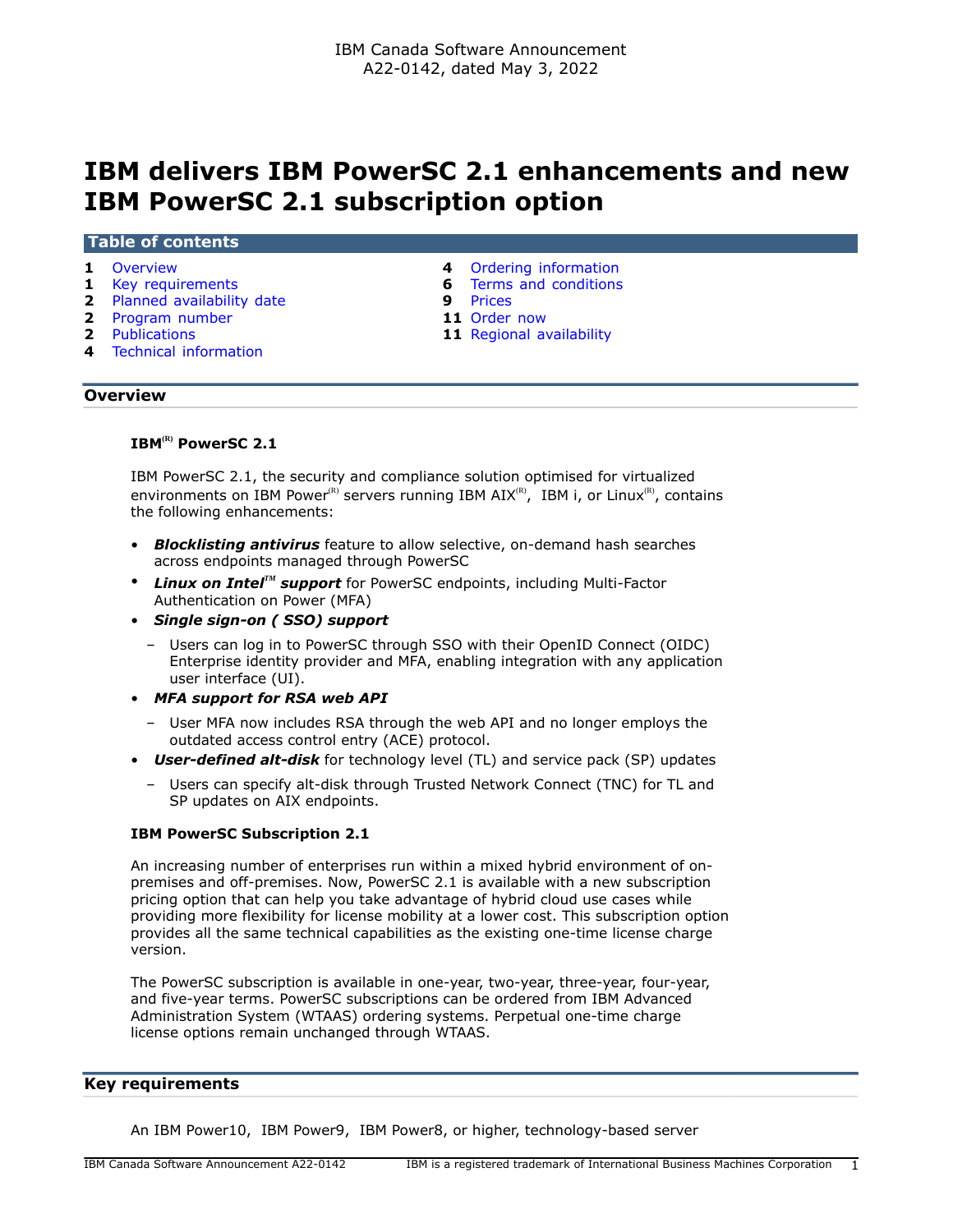## <span id="page-1-0"></span>**Planned availability date**

May 20, 2022

Availability within a country is subject to local legal requirements.

## <span id="page-1-1"></span>**Program number**

| Program number    |                                                              | <b>VRM</b>                                        |                                                   | Program name                                      |                                                   |
|-------------------|--------------------------------------------------------------|---------------------------------------------------|---------------------------------------------------|---------------------------------------------------|---------------------------------------------------|
| 5765-SC2          | 2.1.0<br><b>IBM PowerSC</b>                                  |                                                   |                                                   |                                                   |                                                   |
|                   | <b>Note:</b> 5765-SC2 new release is being announced.        |                                                   |                                                   |                                                   |                                                   |
| Program number    |                                                              | <b>VRM</b>                                        |                                                   | Program name                                      |                                                   |
| 5765-S2S          |                                                              | 2.1.0                                             |                                                   | <b>IBM PowerSC Subscription</b>                   |                                                   |
|                   | <b>Note:</b> 5765-S2S new program number is being announced. |                                                   |                                                   |                                                   |                                                   |
| Program<br>number | <b>Maintenance</b><br>1-year<br>Program<br>number            | <b>Maintenance</b><br>2-year<br>Program<br>number | <b>Maintenance</b><br>3-year<br>Program<br>number | <b>Maintenance</b><br>4-year<br>Program<br>number | <b>Maintenance</b><br>5-year<br>Program<br>number |
| 5765-SC2          | 5660-PSE                                                     | 5666-PSE                                          | 5662-PSE                                          | 5669-PSE                                          | 5665-PSE                                          |
| Program<br>number | <b>Maintenance</b><br>1-year<br>Program<br>number            | <b>Maintenance</b><br>2-year<br>Program<br>number | <b>Maintenance</b><br>3-year<br>Program<br>number | <b>Maintenance</b><br>4-year<br>Program<br>number | <b>Maintenance</b><br>5-year<br>Program<br>number |
| 5765-S2S          | 5771-S2S                                                     | 5772-S2S                                          | 5773-S2S                                          | 5774-S2S                                          | 5775-S2S                                          |

## **Offering Information**

Product information is available on the [IBM Offering Information](http://www.ibm.com/common/ssi) website.

#### <span id="page-1-2"></span>**Publications**

None

## **Services**

#### **IBM Systems Lab Services**

Systems Lab Services offers infrastructure services to help build hybrid cloud and enterprise IT solutions. From servers to storage systems and software, Systems Lab Services can help deploy the building blocks of a next-generation IT infrastructure to empower a client's business. Systems Lab Services consultants can perform infrastructure services for clients on-line or onsite, offering deep technical expertise, valuable tools, and successful methodologies. Systems Lab Services is designed to help clients solve business challenges, gain new skills, and apply best practices.

Systems Lab Services offers a wide range of infrastructure services for IBM Power servers, IBM Storage systems, IBM  $Z^{(R)}$ , and IBM LinuxONE. Systems Lab Services has a global presence and can deploy experienced consultants on-line or onsite around the world.

For assistance, contact Systems Lab Services at ibmsls@us.ibm.com.

To learn more, see the [IBM Systems Lab Services](https://www.ibm.com/it-infrastructure/services/lab-services) website.

## **IBM ConsultingTM**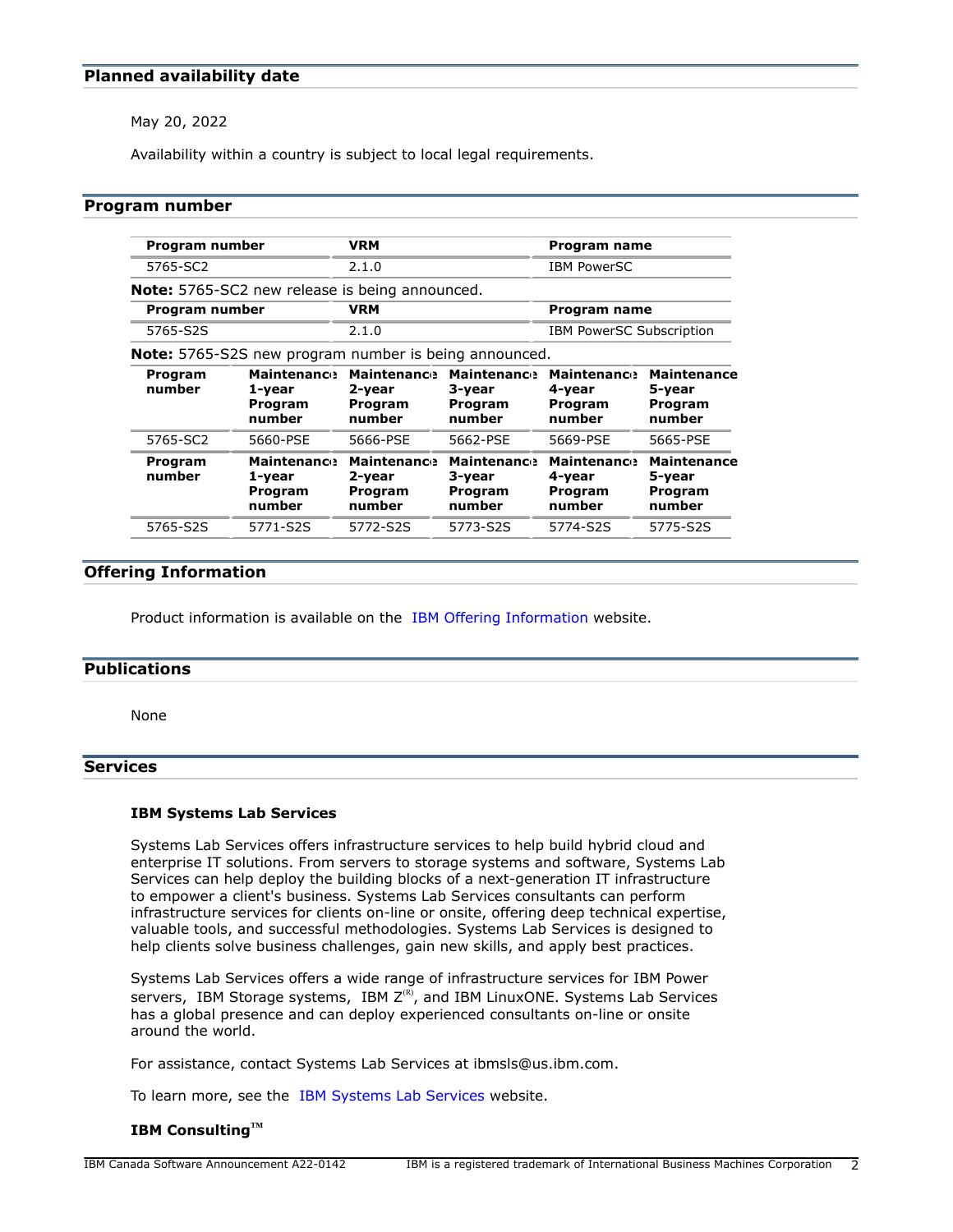As transformation continues across every industry, businesses need a single partner to map their enterprise-wide business strategy and technology infrastructure. IBM Consulting is the business partner to help accelerate change across an organization. IBM specialists can help businesses succeed through finding collaborative ways of working that forge connections across people, technologies, and partner ecosystems. IBM Consulting brings together the business expertise and an ecosystem of technologies that help solve some of the biggest problems faced by organizations. With methods that get results faster, an integrated approach that is grounded in an open and flexible hybrid cloud architecture, and incorporating technology from IBM Research<sup>(R)</sup> and IBM Watson<sup>(R)</sup> AI, IBM Consulting enables businesses to lead change with confidence and deliver continuous improvement across a business and its bottom line.

For additional information, see the [IBM Consulting](https://www.ibm.com/consulting) website.

## **IBM Technology Support Services (TSS)**

Get preventive maintenance, onsite and remote support, and gain actionable insights into critical business applications and IT systems. Speed developer innovation with support for over 240 open-source packages. Leverage powerful IBM analytics and AI-enabled tools to enable client teams to manage IT problems before they become emergencies.

TSS offers extensive IT maintenance and support services that cover more than one niche of a client's environment. TSS covers products from IBM and OEMs, including servers, storage, network, appliances, and software, to help clients ensure high availability across their data centre and hybrid cloud environment.

For details on available services, see the [Technology support for hybrid cloud](https://www.ibm.com/services/technology-support) [environments](https://www.ibm.com/services/technology-support) website.

## **IBM Expert Labs**

Expert Labs can help clients accelerate their projects and optimize value by leveraging their deep technical skills and knowledge. With more than 20 years of industry experience, these specialists know how to overcome the biggest challenges to deliver business results that can have an immediate impact.

Expert Labs' deep alignment with IBM product development allows for a strategic advantage as they are often the first in line to get access to new products, features, and early visibility into roadmaps. This connection with the development enables them to deliver First of a Kind implementations to address unique needs or expand a client's business with a flexible approach that works best for their organization.

For additional information, see the [IBM Expert Labs](https://www.ibm.com/products/expertlabs) website.

# **IBM Security(R) Expert Labs**

With extensive consultative expertise on IBM Security software solutions, Security Expert Labs helps clients and partners modernize the security of their applications, data, and workforce. With an extensive portfolio of consulting and learning services, Expert Labs provides project-based and premier support service subscriptions.

These services can help clients deploy and integrate IBM Security software, extend their team resources, and help guide and accelerate successful hybrid cloud solutions, including critical strategies such as zero trust. Remote and on-premises software deployment assistance is available for IBM Cloud Pak $R<sup>(R)</sup>$  for Security, IBM Security QRadar<sup>(R)</sup>/QRoC, IBM Security SOAR/Resilient<sup>(R)</sup>, IBM i2<sup>(R)</sup>, IBM Security Verify, IBM Security Guardium<sup>(R)</sup>, and IBM Security MaaS360<sup>(R)</sup>.

For more information, contact Security Expert Labs at sel@us.ibm.com.

For additional information, see the [IBM Security Expert Labs](https://www.ibm.com/security/security-expert-labs) website.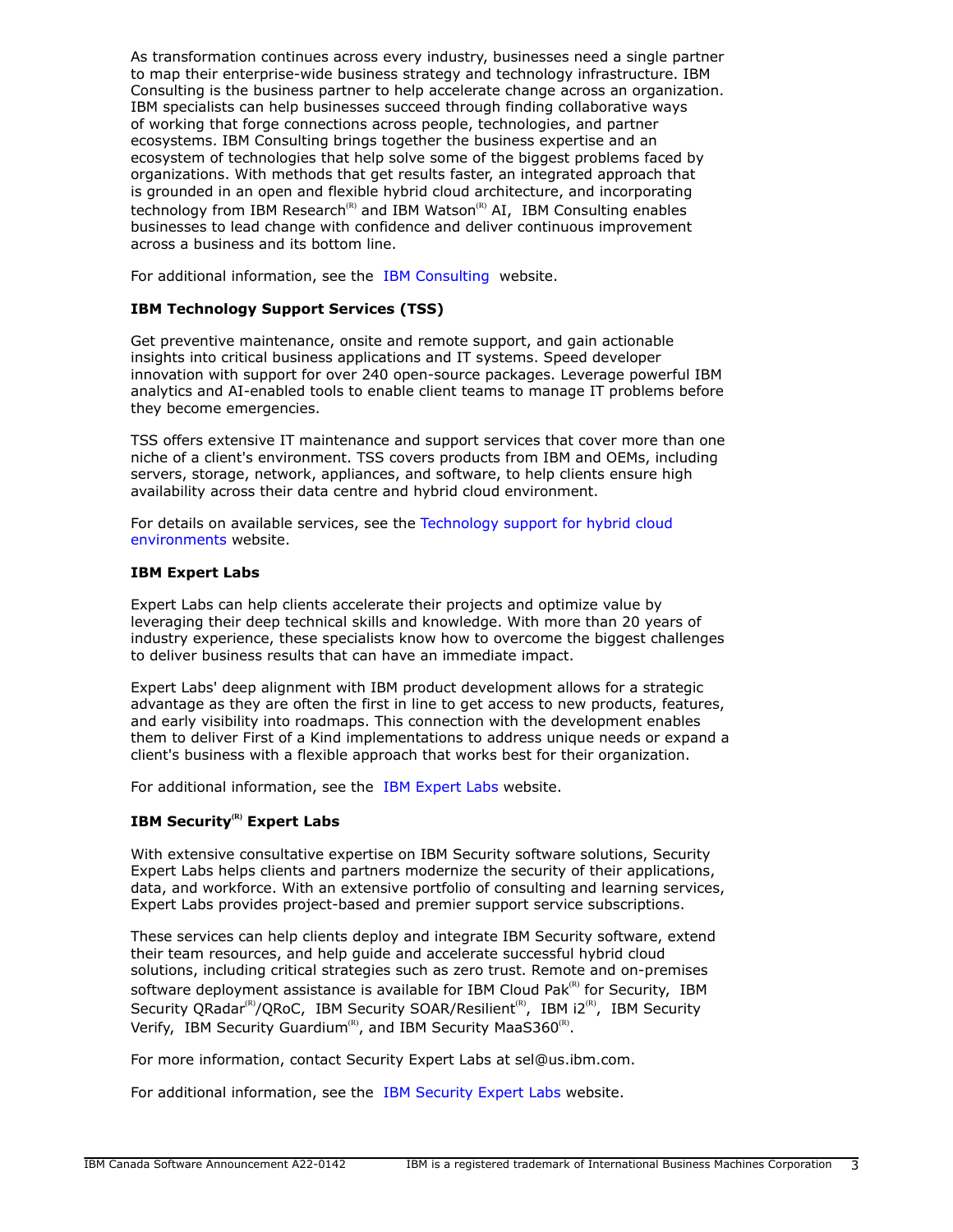## <span id="page-3-1"></span>**Technical information**

## **Specified operating environment**

#### *Hardware requirements*

A Power10, Power9, Power8, or later, technology-based server

## *Software requirements*

Not applicable

## *IBM Support*

[IBM Support](https://www.ibm.com/support) is your gateway to technical support tools and resources that are designed to help you save time and simplify support. IBM Support can help you find answers to questions, download fixes, troubleshoot, submit and track problem cases, and build skills. Learn and stay informed about the transformation of IBM Support, including new tools, new processes, and new capabilities, by going to the [IBM Support Insider](https://www.ibm.com/support/insider).

## *Additional IBM support*

## **IBM Client Engineering for Systems**

Client Engineering for Systems is a framework for accelerating digital transformation. It helps you generate innovative ideas and equips you with the practices, technologies, and expertise to turn those ideas into business value in weeks. When you work with Client Engineering for Systems, you bring pain points into focus. You empower your team to take manageable risks, adopt leading technologies, speed up solution development, and measure the value of everything you do. Client Engineering for Systems has experts and services to address a broad array of use cases, including capabilities for business transformation, hybrid cloud, analytics and AI, infrastructure systems, security, and more. Contact Client Engineering for Systems at sysgarage@ibm.com.

#### **Planning information**

#### *Packaging*

#### **Packaging information**

This program, when downloaded from a website, contains the applicable IBM license agreement and License Information, if appropriate, which will be presented for acceptance at the time of installation of the program. For future reference, the license and License Information will be stored in a directory such as LICENSE.TXT.

## <span id="page-3-0"></span>**Ordering information**

Consult your IBM representative or IBM Business Partner.

## **IBM Configurator for e-business (e-config) New feature numbers**

IBM PowerSC 2.1 Subscription (5765-S2S)

| Program number | <b>Feature description</b>     | <b>OTC Feature number</b> |
|----------------|--------------------------------|---------------------------|
| 5765-S2S       | Per Proc Core on Med Ser<br>lν | C <sub>3</sub> 1W         |
| 5765-S2S       | Upg Sm to Med Per Proc<br>1v   | C3KA                      |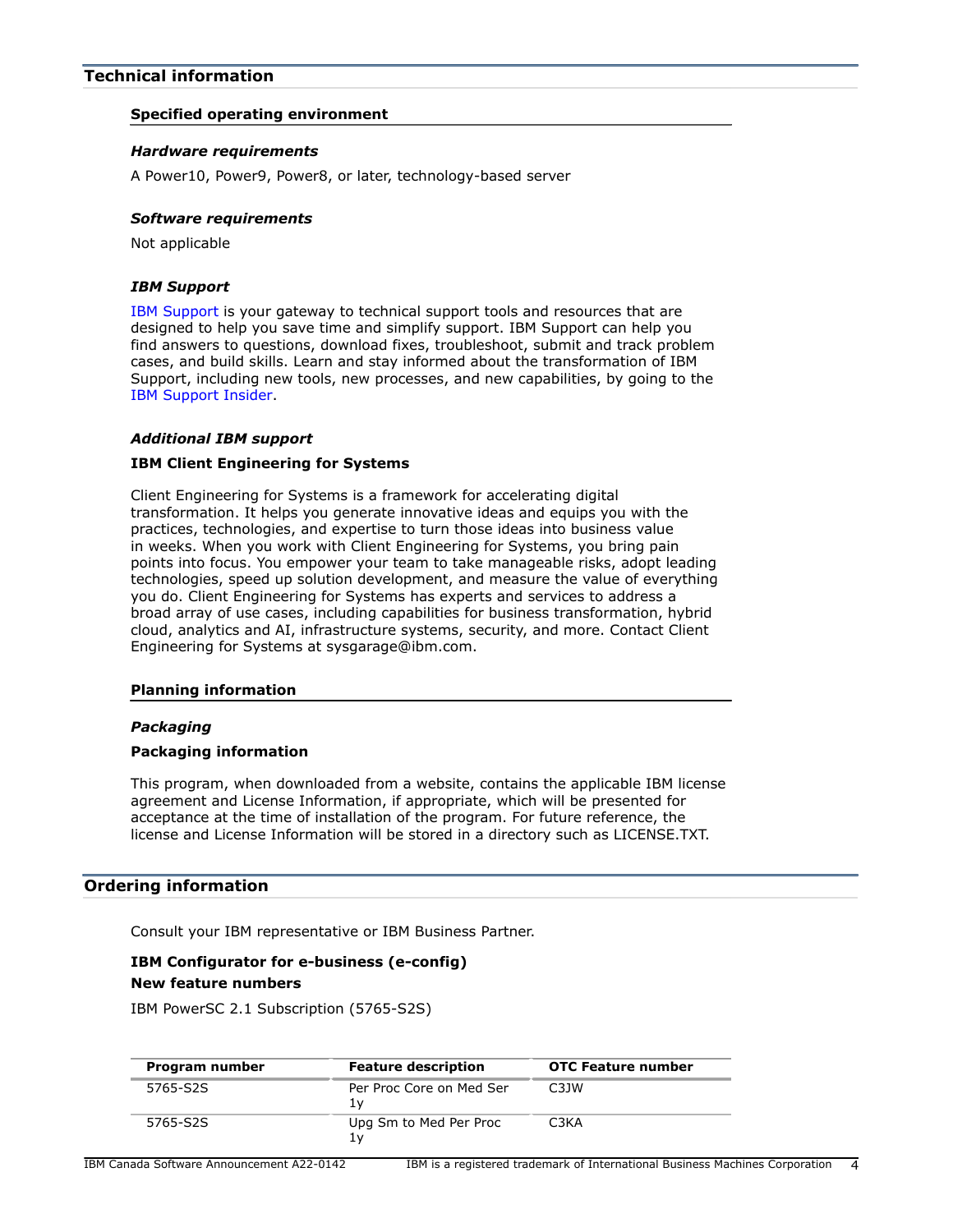| Program number | <b>Feature description</b>     | <b>OTC Feature number</b>     |
|----------------|--------------------------------|-------------------------------|
| 5765-S2S       | Per Proc Core on Sm Ser<br>1y  | C <sub>3</sub> K <sub>B</sub> |
| 5765-S2S       | Per Proc Core on Med Ser<br>2y | C <sub>3</sub> KC             |
| 5765-S2S       | Upg Sm to Med Per Proc<br>2y   | C <sub>3</sub> K <sub>D</sub> |
| 5765-S2S       | Per Proc Core on Sm Ser<br>2y  | C <sub>3</sub> KE             |
| 5765-S2S       | Per Proc Core on Med Ser<br>3y | C <sub>3</sub> KF             |
| 5765-S2S       | Upg Sm to Med Per Proc<br>3y   | C <sub>3</sub> K <sub>G</sub> |
| 5765-S2S       | Per Proc Core on Sm Ser<br>3y  | C <sub>3</sub> KH             |
| 5765-S2S       | Per Proc Core on Med Ser<br>4y | C <sub>3</sub> K <sub>J</sub> |
| 5765-S2S       | Upg Sm to Med Per Proc<br>4y   | C <sub>3</sub> KK             |
| 5765-S2S       | Per Proc Core on Sm Ser<br>4y  | C <sub>3</sub> KL             |
| 5765-S2S       | Per Proc Core on Med Ser<br>5y | C <sub>3</sub> KM             |
| 5765-S2S       | Upg Sm to Med Per Proc<br>5у   | C <sub>3</sub> K <sub>N</sub> |
| 5765-S2S       | Per Proc Core on Sm Ser<br>5y  | C <sub>3</sub> KP             |

This software license includes Software Maintenance, previously referred to as Software Subscription and Technical Support.

Extending coverage for a total of five years from the date of acquisition may be elected. Order the program number, feature number, and quantity to extend coverage for your software licenses. If maintenance has expired, specify the after license feature number.

## **Maintenance program number description**

| Maintenance program number | <b>Description</b>              |  |
|----------------------------|---------------------------------|--|
| 5771-S2S                   | IBM PowerSC 2.1 Subscription 1Y |  |
| 5772-S2S                   | IBM PowerSC 2.1 Subscription 2Y |  |
| 5773-S2S                   | IBM PowerSC 2.1 Subscription 3Y |  |
| 5774-S2S                   | IBM PowerSC 2.1 Subscription 4Y |  |
| 5775-S2S                   | IBM PowerSC 2.1 Subscription 5Y |  |

| Maintenance program<br>number | <b>Feature description</b>     | <b>OTC Feature number</b> |
|-------------------------------|--------------------------------|---------------------------|
| 5771-S2S                      | 1y Reg Per Proc Core on<br>Med | 2500                      |
| 5771-S2S                      | 1y Reg Per Proc Core on<br>Sm  | 2502                      |

| Maintenance program<br>number | <b>Feature description</b>     | <b>OTC Feature number</b> |
|-------------------------------|--------------------------------|---------------------------|
| 5772-S2S                      | 2y Reg Per Proc Core on<br>Med | 0201                      |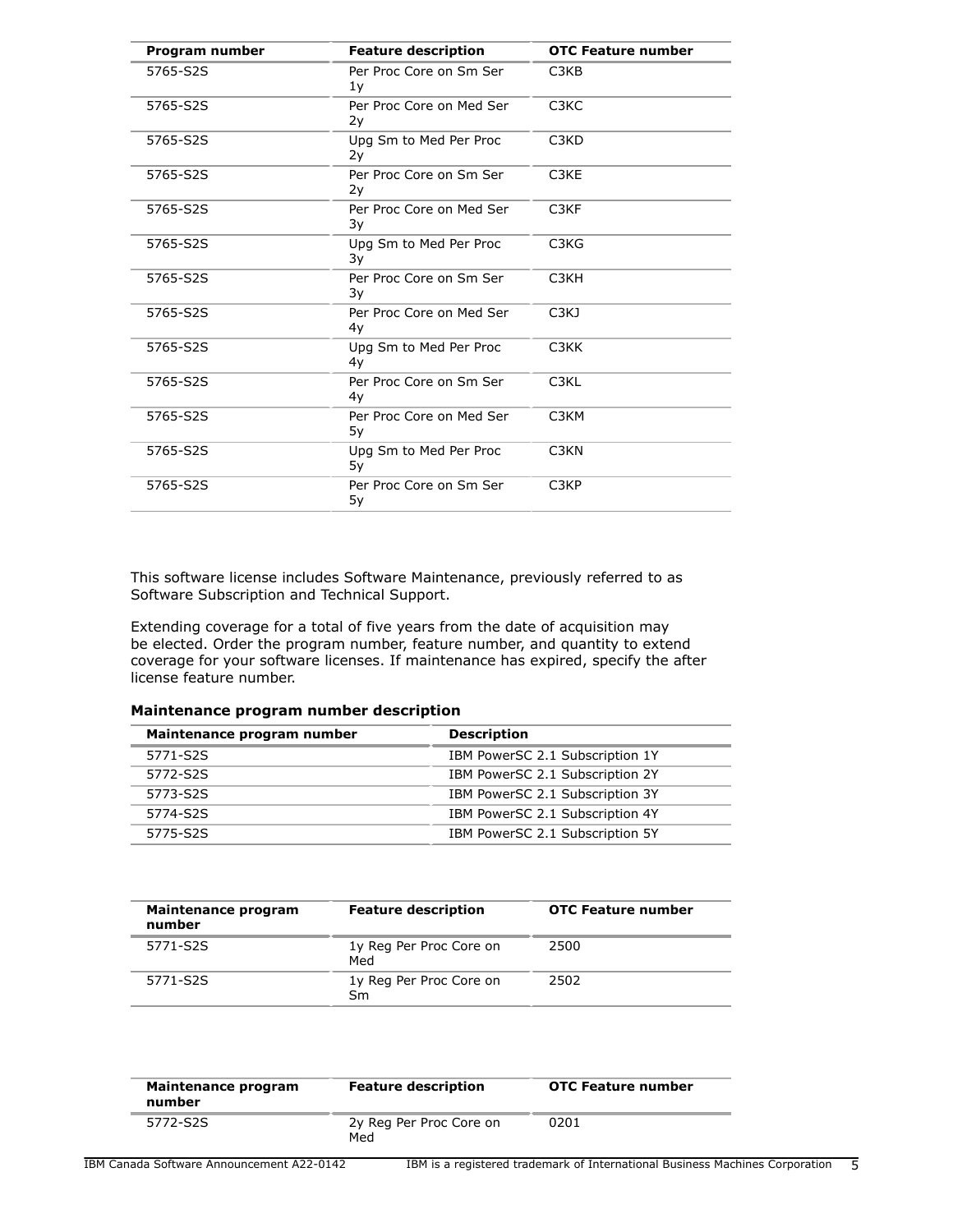| Maintenance program<br>number | <b>Feature description</b>    | <b>OTC Feature number</b> |
|-------------------------------|-------------------------------|---------------------------|
| 5772-S2S                      | 2y Reg Per Proc Core on<br>Sm | 0203                      |

| Maintenance program<br>number | <b>Feature description</b>     | <b>OTC Feature number</b> |
|-------------------------------|--------------------------------|---------------------------|
| 5773-S2S                      | 3y Reg Per Proc Core on<br>Med | 2094                      |
| 5773-S2S                      | 3y Reg Per Proc Core on<br>Sm  | 2096                      |

| Maintenance program<br>number | <b>Feature description</b>     | <b>OTC Feature number</b> |
|-------------------------------|--------------------------------|---------------------------|
| 5774-S2S                      | 4y Reg Per Proc Core on<br>Med | 0141                      |
| 5774-S2S                      | 4y Reg Per Proc Core on<br>Sm  | 0143                      |

| Maintenance program<br>number | <b>Feature description</b>     | <b>OTC Feature number</b> |
|-------------------------------|--------------------------------|---------------------------|
| 5775-S2S                      | 5y Reg Per Proc Core on<br>Med | 0635                      |
| 5775-S2S                      | 5y Reg Per Proc Core on<br>Sm  | 0637                      |

## **Charge metric**

The charge metrics for these licensed products can be found in the following License Information documents:

| Program number | <b>License Information</b><br>document title | <b>License Information</b><br>document number |
|----------------|----------------------------------------------|-----------------------------------------------|
| 5765-SC2       | IBM PowerSC 2.1                              | L-LOPA-C9OPHK                                 |
| 5765-S2S       | IBM PowerSC 2.1<br>Subscription              | L-LOPA-C9OPHK                                 |

Select your language of choice and scroll down to the Charge Metrics section. Follow-on releases, if any, may have updated terms. See the [License Information](https://www.ibm.com/software/sla/sladb.nsf/search?OpenForm) [documents](https://www.ibm.com/software/sla/sladb.nsf/search?OpenForm) website for more information.

## <span id="page-5-0"></span>**Terms and conditions**

The information provided in this announcement letter is for reference and convenience purposes only. The terms and conditions that govern any transaction with IBM are contained in the applicable contract documents such as the IBM International Program License Agreement, IBM International Passport Advantage ${}^{\textrm{\tiny(R)}}$ Agreement, and the IBM Agreement for Acquisition of Software Maintenance.

## **Licensing**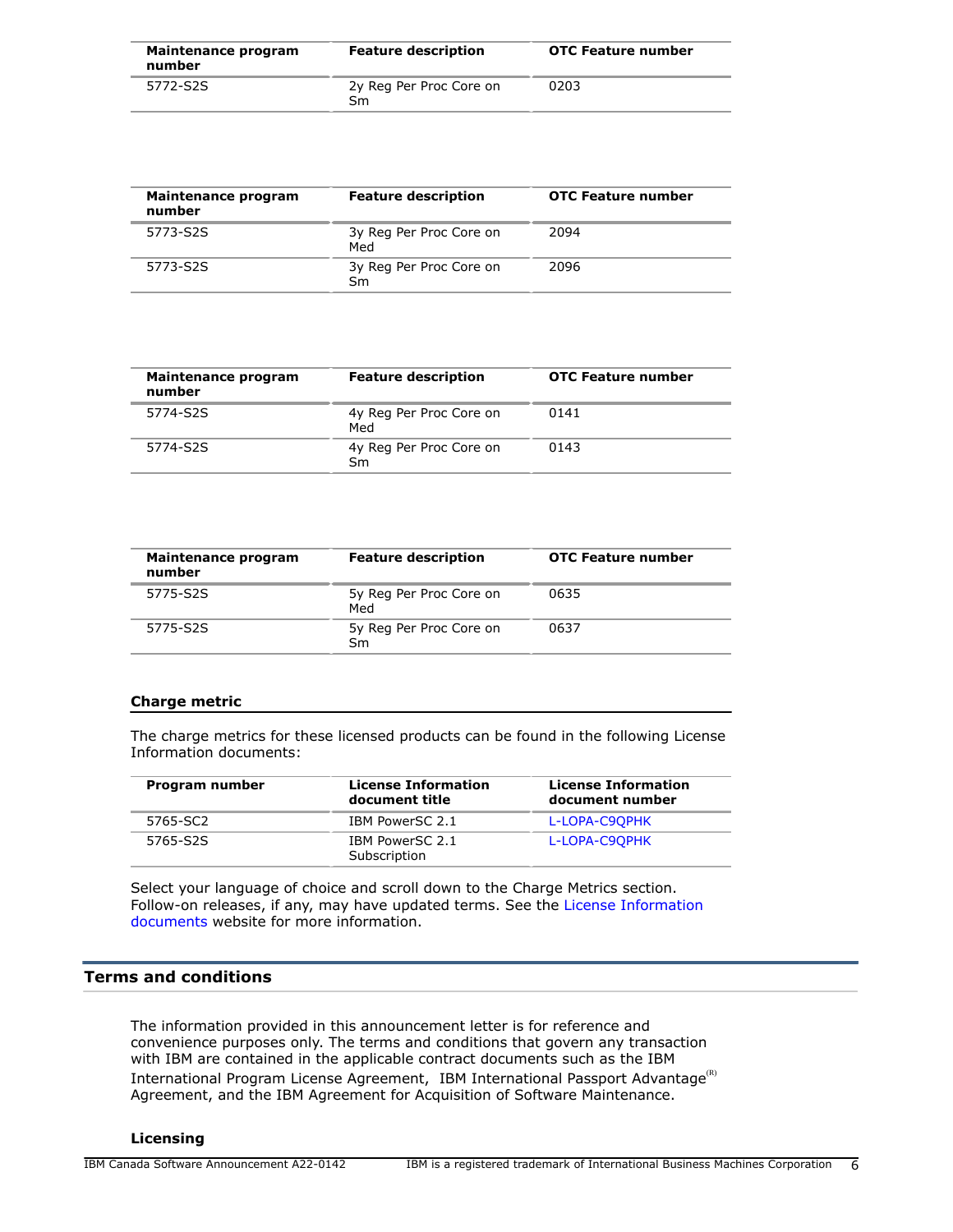IBM International Program License Agreement including the License Information document and Proof of Entitlement (PoE) govern your use of the program. PoEs are required for all authorized use.

This software license includes Software Subscription and Support (also referred to as Software Maintenance).

## **Software Maintenance**

The IBM Agreement for Acquisition of Software Maintenance (Z125-6011) applies for Subscription and Support and does not require client signatures.

Licenses under the IBM International Program License Agreement (IPLA) provide for support with ongoing access to releases and versions of the program. IBM includes one year of Software Subscription and Support with the initial license acquisition of each program acquired. The initial period of Software Subscription and Support can be extended by the purchase of a renewal option, if available. Two charges apply: a one-time license charge for use of the program and an annual renewable charge for the enhanced support that includes telephone assistance (voice support for defects during normal business hours), as well as access to updates, releases, and versions of the program as long as support is in effect.

## **License Information number**

The following License Information documents apply to the offerings in this announcement:

| Program identifier | <b>License Information</b><br>document title | <b>License Information</b><br>document number |
|--------------------|----------------------------------------------|-----------------------------------------------|
| 5765-SC2           | IBM PowerSC 2.1                              | L-LOPA-C9OPHK                                 |
| 5765-S2S           | IBM PowerSC 2.1<br>Subscription              | L-LOPA-C9OPHK                                 |

Follow-on releases, if any, may have updated terms. See the [License Information](https://www.ibm.com/software/sla/sladb.nsf/search?OpenForm) [documents](https://www.ibm.com/software/sla/sladb.nsf/search?OpenForm) website for more information.

#### **Limited warranty applies**

Yes

#### **Limited warranty**

IBM warrants that when the program is used in the specified operating environment, it will conform to its specifications. The warranty applies only to the unmodified portion of the program. IBM does not warrant uninterrupted or error-free operation of the program or that IBM will correct all program defects. You are responsible for the results obtained from the use of the program.

IBM provides you with access to IBM databases containing information on known program defects, defect corrections, restrictions, and bypasses at no additional charge. For further information, see the [IBM Support Guide](http://www.ibm.com/support/customercare/sas/f/handbook/home.html).

IBM will maintain this information for at least one year after the original licensee acquires the program (warranty period).

#### **Money-back guarantee**

If for any reason you are dissatisfied with the program and you are the original licensee, you may obtain a refund of the amount you paid for it, if within 30 days of your invoice date you return the program and its PoE to the party from whom you obtained it. If you downloaded the program, you may contact the party from whom you acquired it for instructions on how to obtain the refund.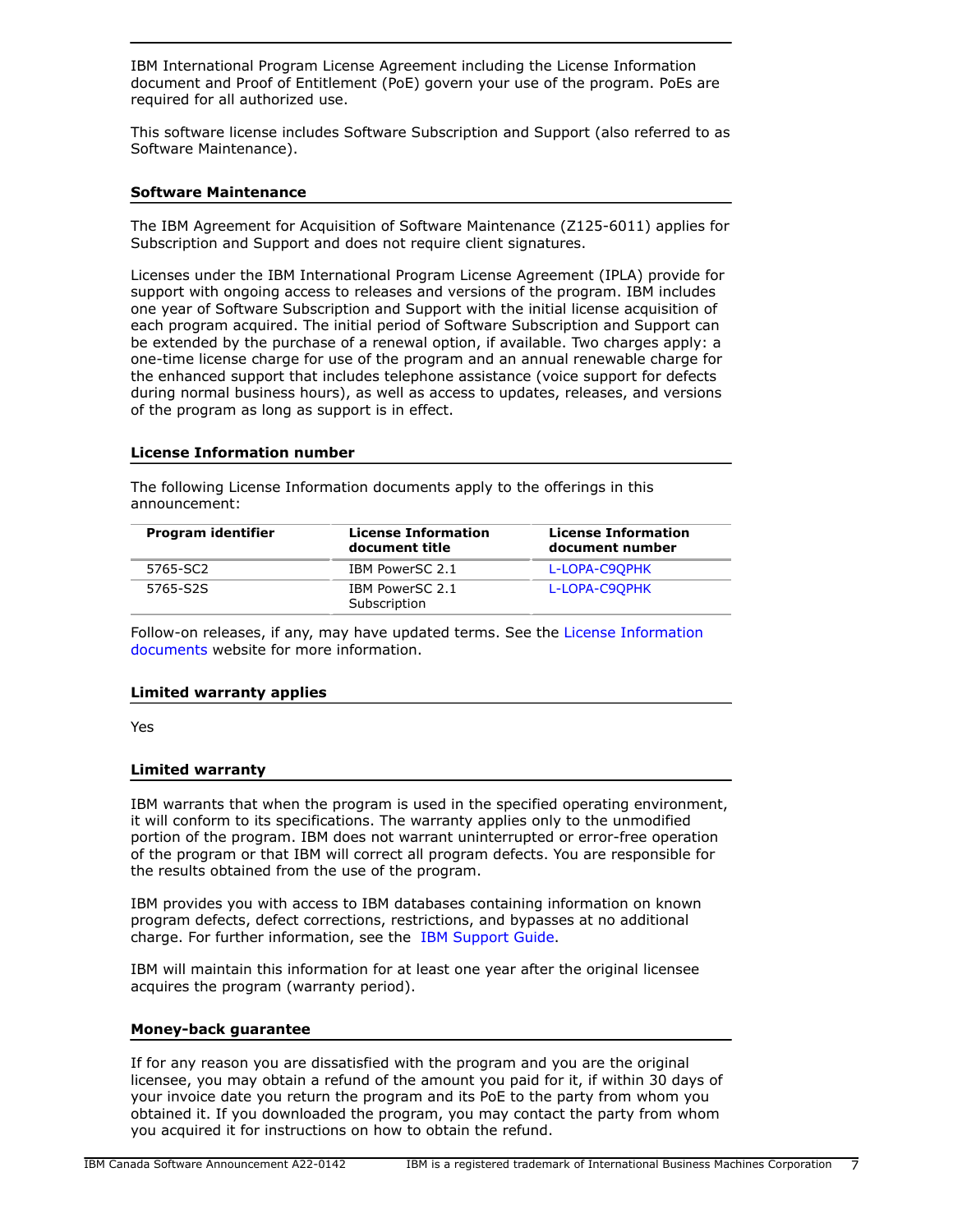For clarification, note that for programs acquired under any of IBM's On/Off Capacity on Demand (On/Off CoD) software offerings, this term does not apply since these offerings apply to programs already acquired and in use by you.

## **Volume orders (IVO)**

Yes. Contact your IBM representative.

## **Passport Advantage applies**

No

## **Usage restrictions**

Yes

For usage restrictions, see the License Information documents listed in this [Terms](#page-5-0) [and conditions](#page-5-0) section.

## **Software Subscription and Support applies**

Yes. All distributed software licenses include Software Subscription and Support for a period of 12 months from the date of acquisition, providing a streamlined way to acquire IBM software and assure technical support coverage for all licenses. Extending coverage for a total of three years from date of acquisition may be elected.

While your Software Subscription and Support is in effect, IBM provides you assistance for your routine, short duration installation and usage (how-to) questions, and code-related questions. IBM provides assistance by telephone and, if available, electronic access, only to your information systems (IS) technical support personnel during the normal business hours (published prime shift hours) of your IBM support centre. (This assistance is not available to your end users.) IBM provides Severity 1 assistance 24 hours a day, every day of the year. For additional details, go to the [IBM Support Handbooks](http://www.ibm.com/support/handbook) page.

Software Subscription and Support does not include assistance for the design and development of applications, your use of programs in other than their specified operating environment, or failures caused by products for which IBM is not responsible under this agreement.

## **System i Software Maintenance applies**

No

## **Variable charges apply**

Yes

## **Educational allowance available**

Yes. A 15% education allowance applies to qualified education institution clients.

#### **Academic use allowance**

Yes

## **Statement of good security practices**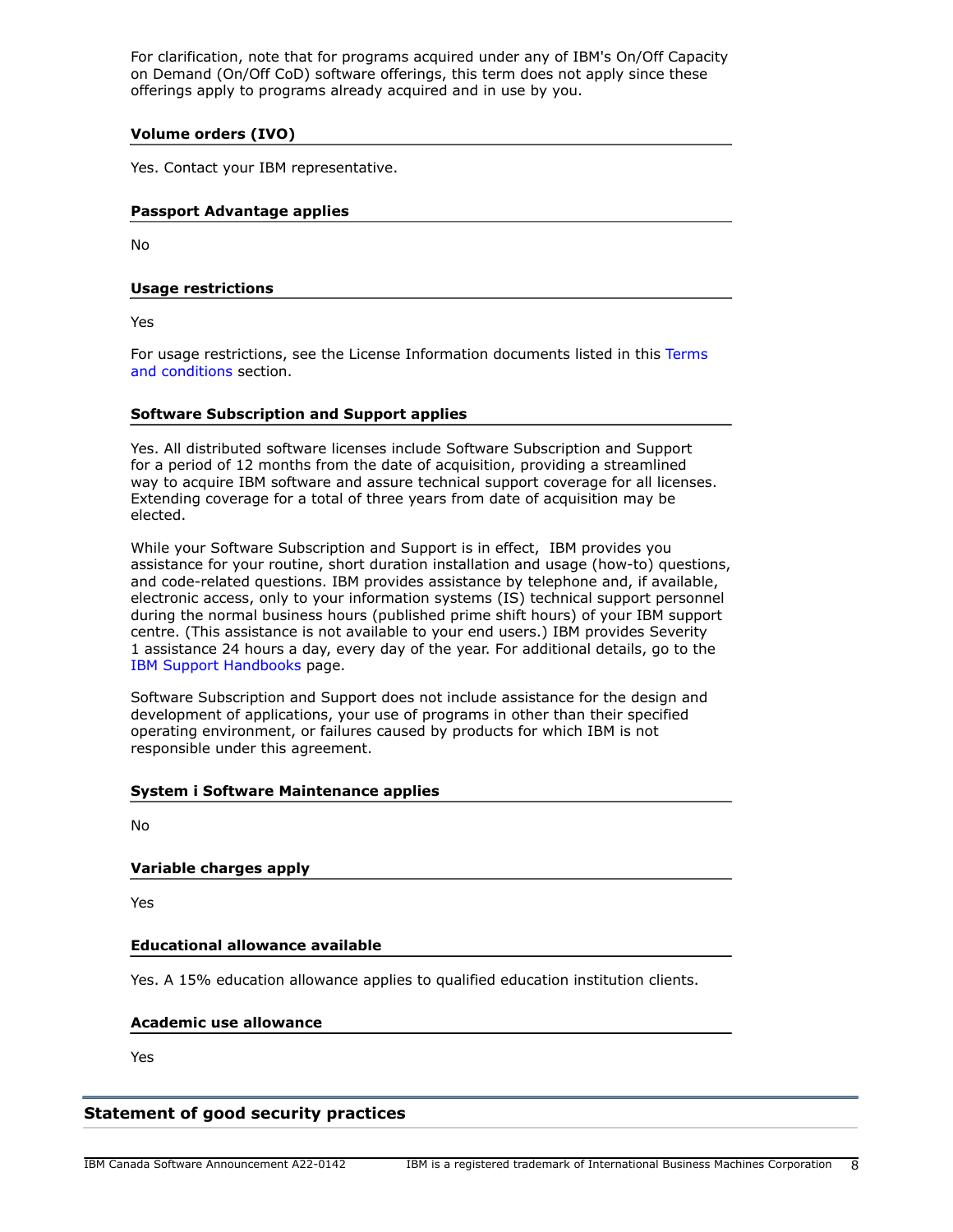IT system security involves protecting systems and information through intrusion prevention, detection, and response to improper access from within and outside your enterprise. Improper access can result in information being altered, destroyed, or misappropriated or can result in misuse of your systems to attack others. Without a comprehensive approach to security, no IT system or product should be considered completely secure and no single product or security measure can be completely effective in preventing improper access. IBM systems and products are designed to be part of a regulatory compliant, comprehensive security approach, which will necessarily involve additional operational procedures, and may require other systems, products, or services to be most effective.

**Important:** IBM does not warrant that any systems, products, or services are immune from, or will make your enterprise immune from, the malicious or illegal conduct of any party.

## <span id="page-8-0"></span>**Prices**

Prices are subject to change without notice.

GST, QST, and sales taxes, where applicable, are extra.

For additional information and current prices, contact your local IBM representative or IBM Business Partner.

IBM PowerSC 2.1 Subscription (5765-S2S)

| Program number | <b>Feature description</b>     | <b>OTC Feature number</b>     |
|----------------|--------------------------------|-------------------------------|
| 5765-S2S       | Per Proc Core on Med Ser<br>1y | C3JW                          |
| 5765-S2S       | Upg Sm to Med Per Proc<br>1y   | C <sub>3</sub> KA             |
| 5765-S2S       | Per Proc Core on Sm Ser<br>1y  | C <sub>3</sub> K <sub>B</sub> |
| 5765-S2S       | Per Proc Core on Med Ser<br>2y | C <sub>3</sub> KC             |
| 5765-S2S       | Upg Sm to Med Per Proc<br>2y   | C <sub>3</sub> K <sub>D</sub> |
| 5765-S2S       | Per Proc Core on Sm Ser<br>2y  | C3KE                          |
| 5765-S2S       | Per Proc Core on Med Ser<br>3y | C <sub>3</sub> KF             |
| 5765-S2S       | Upg Sm to Med Per Proc<br>3y   | C3KG                          |
| 5765-S2S       | Per Proc Core on Sm Ser<br>3y  | C <sub>3</sub> KH             |
| 5765-S2S       | Per Proc Core on Med Ser<br>4y | C <sub>3</sub> K <sub>J</sub> |
| 5765-S2S       | Upg Sm to Med Per Proc<br>4y   | C <sub>3</sub> KK             |
| 5765-S2S       | Per Proc Core on Sm Ser<br>4y  | C <sub>3</sub> KL             |
| 5765-S2S       | Per Proc Core on Med Ser<br>5у | C <sub>3</sub> KM             |
| 5765-S2S       | Upg Sm to Med Per Proc<br>5y   | C <sub>3</sub> KN             |
| 5765-S2S       | Per Proc Core on Sm Ser<br>5y  | C <sub>3</sub> KP             |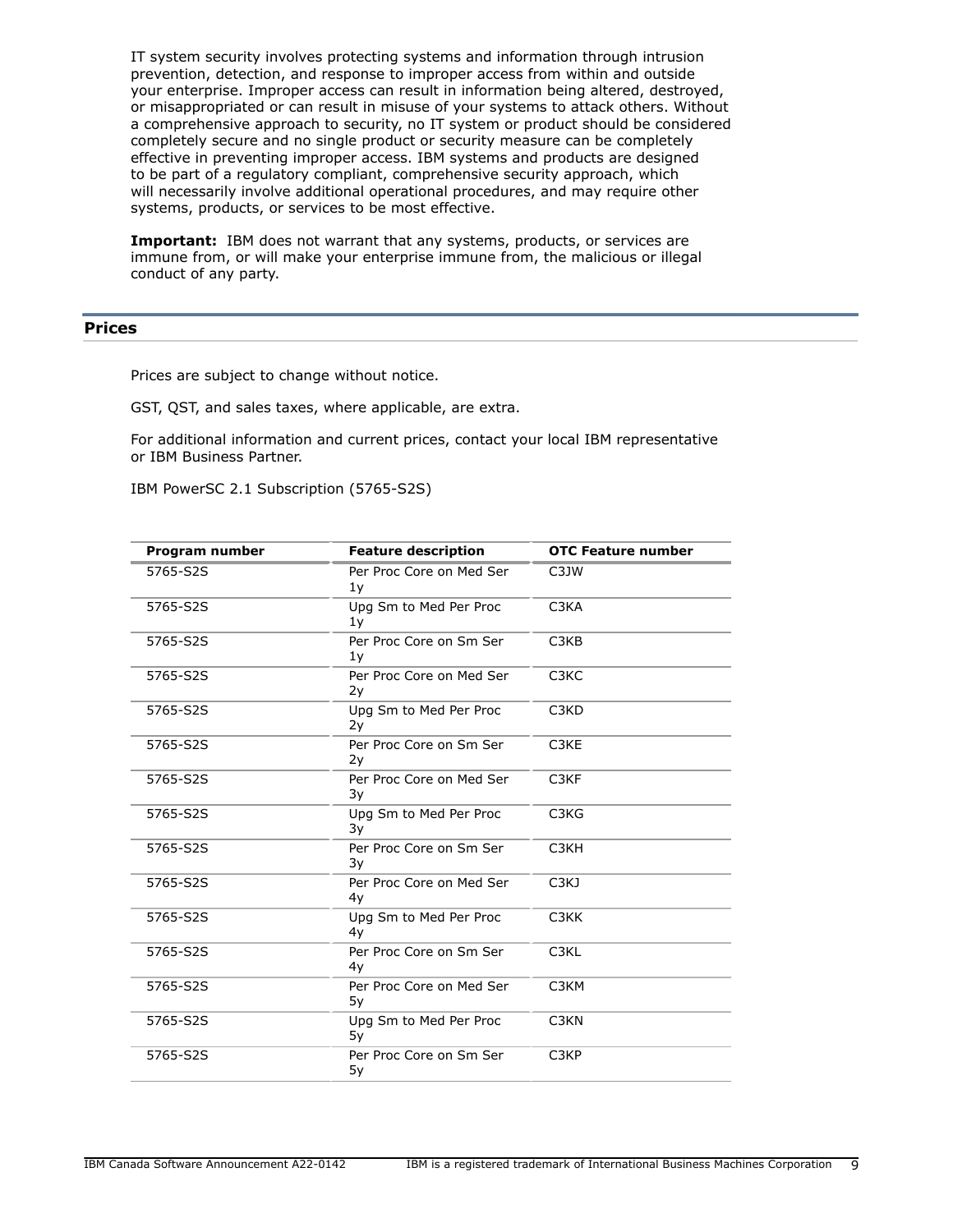| Program number | <b>Feature description</b>     | <b>OTC Feature number</b> |
|----------------|--------------------------------|---------------------------|
| 5771-S2S       | 1y Reg Per Proc Core on<br>Med | 2500                      |
| 5771-S2S       | 1y Reg Per Proc Core on<br>Sm  | 2502                      |

| Program number | <b>Feature description</b>     | <b>OTC Feature number</b> |
|----------------|--------------------------------|---------------------------|
| 5772-S2S       | 2y Reg Per Proc Core on<br>Med | 0201                      |
| 5772-S2S       | 2y Reg Per Proc Core on<br>Sm  | 0203                      |

| Program number | <b>Feature description</b>     | <b>OTC Feature number</b> |
|----------------|--------------------------------|---------------------------|
| 5773-S2S       | 3y Reg Per Proc Core on<br>Med | 2094                      |
| 5773-S2S       | 3y Reg Per Proc Core on<br>Sm  | 2096                      |

| Program number | <b>Feature description</b>     | <b>OTC Feature number</b> |
|----------------|--------------------------------|---------------------------|
| 5774-S2S       | 4y Reg Per Proc Core on<br>Med | 0141                      |
| 5774-S2S       | 4y Reg Per Proc Core on<br>Sm  | 0143                      |

| Program number | <b>Feature description</b>     | <b>OTC Feature number</b> |
|----------------|--------------------------------|---------------------------|
| 5775-S2S       | 5y Reg Per Proc Core on<br>Med | 0635                      |
| 5775-S2S       | 5y Reg Per Proc Core on<br>Sm  | 0637                      |

**Variable charges:** The applicable processor-based one-time charge will be based on the group of the designated machine on which the program is licensed for use. If the program is designated to a processor in a group for which no charge is listed, the charge of the next higher group listed applies. For movement to a machine in a higher group, an upgrade charge equal to the difference in the then-current charges between the two groups will apply. For movement to a machine in a lower group, there will be no adjustment or refund of charges paid.

## **IBM Global Financing**

IBM Global Financing offers competitive financing to credit-qualified clients to assist them in acquiring IT solutions. Offerings include financing for IT acquisition, including hardware, software, and services, from both IBM and other manufacturers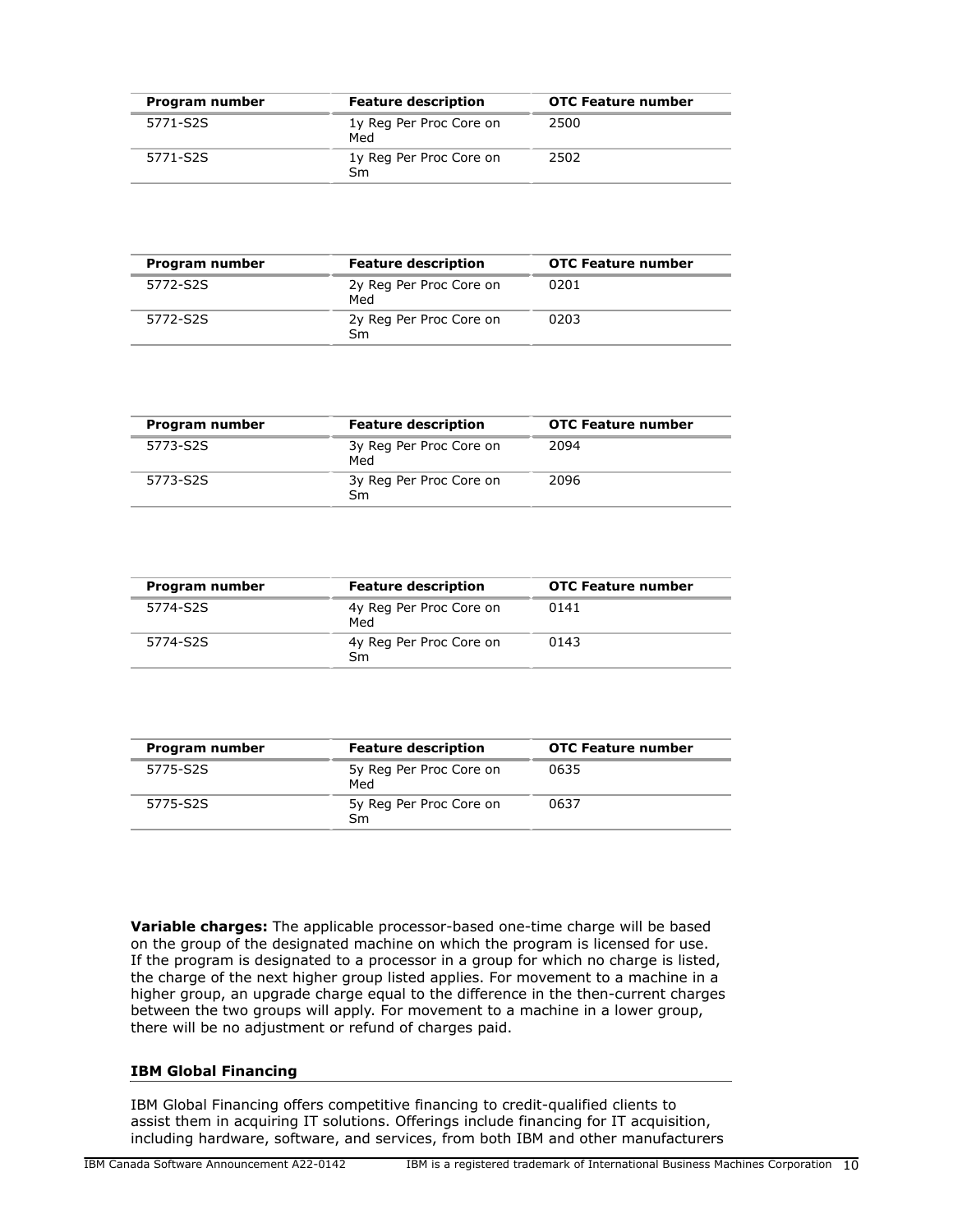or vendors. Offerings (for all client segments: small, medium, and large enterprise), rates, terms, and availability can vary by country. Contact your local IBM Global Financing organization or go to the [IBM Global Financing](http://www.ibm.com/financing) website for more information.

IBM Global Financing offerings are provided through IBM Credit LLC in the United States, and other IBM subsidiaries and divisions worldwide to qualified commercial and government clients. Rates are based on a client's credit rating, financing terms, offering type, equipment type, and options, and may vary by country. Other restrictions may apply. Rates and offerings are subject to change, extension, or withdrawal without notice.

## <span id="page-10-0"></span>**Order now**

To order, contact the IBM Digital Sales Center, your local IBM representative, or your IBM Business Partner. To identify your local IBM representative or IBM Business Partner, call 800-IBM-4YOU (426-4968). For more information, contact the IBM Digital Sales Center.

Phone: 800-IBM-4YOU (426-4968)

Fax: 800-2IBM-FAX (242-6329)

For IBM representative: askibm@ca. ibm.com<sup>(k)</sup>

For IBM Business Partner: pwcs@us. ibm.com

IBM Digital Sales Offices 3600 Steeles Ave. East Markham, ON L3R 9Z7, CA H7

The IBM Digital Sales Center, our national direct marketing organization, can add your name to the mailing list for catalogues of IBM products.

**Note:** Shipments will begin after the planned availability date.

## <span id="page-10-1"></span>**Regional availability**

Anguilla, Antigua and Barbuda, Aruba, Bahamas, Barbados, Bermuda, Sint Eustatius and Saba Bonaire, Canada, Cayman Islands, Curacao, Dominica, Grenada, Guyana, Jamaica, Montserrat, Saint Kitts and Nevis, Saint Lucia, Saint Vincent and the Grenadines, Sint Maarten, Suriname, Trinidad and Tobago, Turks and Caicos Islands, and British Virgin Islands

#### *Trade-marks*

IBM Consulting is a trade-mark of IBM Corporation in the United States, other countries, or both.

IBM, Power, AIX, IBM Z, Passport Advantage, IBM Research, IBM Watson, IBM Security, IBM Cloud Pak, QRadar, Resilient, i2, Guardium, MaaS360 and ibm.com are registered trade-marks of IBM Corporation in the United States, other countries, or both.

The registered trade-mark Linux® is used pursuant to a sublicense from the Linux Foundation, the exclusive licensee of Linus Torvalds, owner of the mark on a worldwide basis.

Intel is a trade-mark of Intel Corporation or its subsidiaries in the United States and other countries.